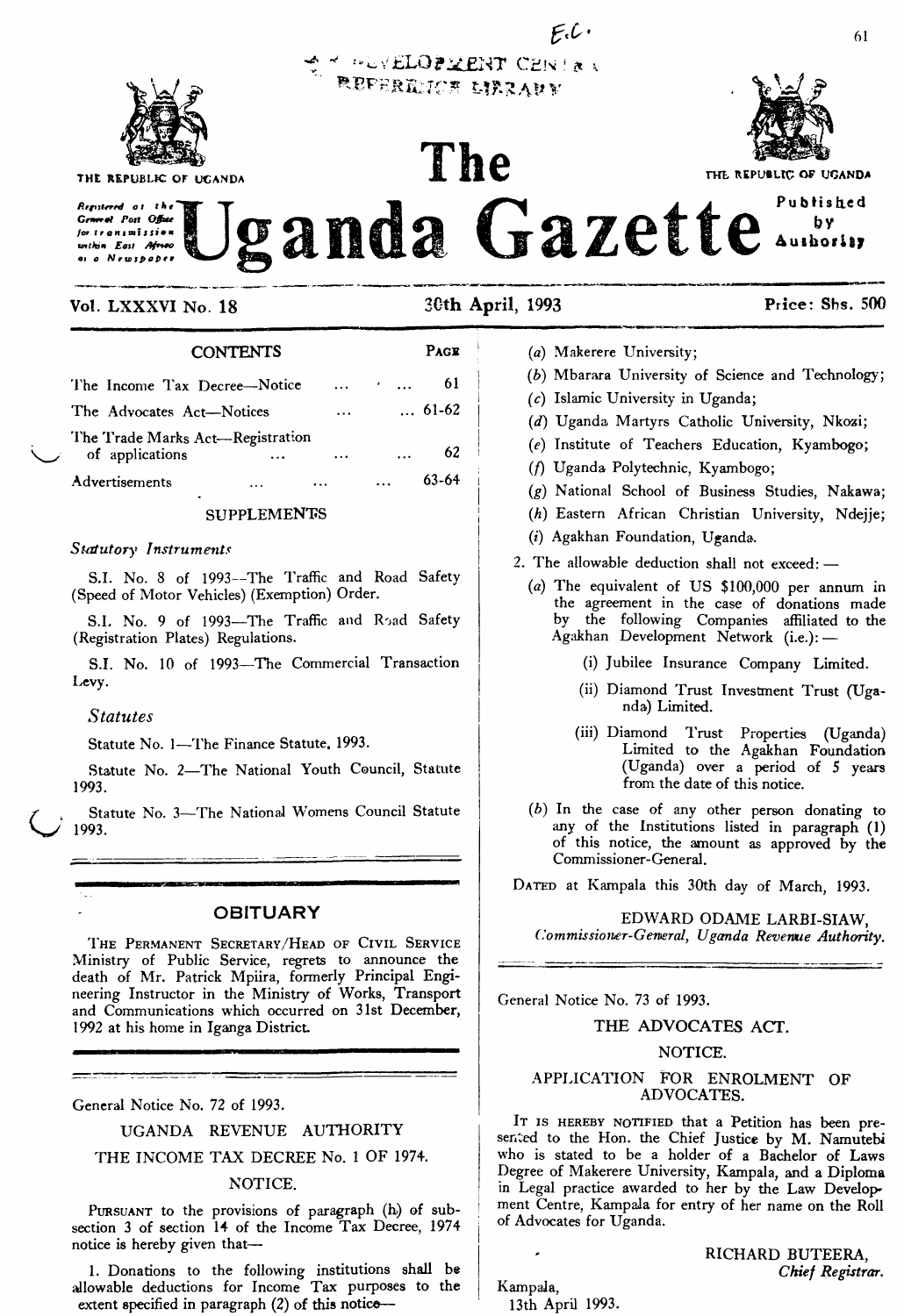## THE ADVOCATES ACT.

### NOTICE.

# APPLICATION FOR ENROLMENT OF ADVOCATES.

It is HEREBY NOTIFIED that a Petition has been presented to the Hon. the Chief Justice by Gabriel Kamugisha Byamugisha who is stated to be a holder of a Bachelor of Laws Degree of Makerere University, Kampala and a Diploma in Legal Practice awarded to him by the Law Development Centre, Kampala for entry of his name on the Roll of Advocates for Uganda.

RICHARD BUTEERA,

### *Chief Registrar.*

Kampala,

6th April, 1993.

General Notice No. 75 of 1993.

### THE ADVOCATES ACT.

#### NOTICE.

# APPLICATION FOR ENROLMENT OF ADVOCATES.

IT IS HEREBY NOTIFIED that a Petition has been presented to the Hon. the Chief Justice by Margaret Apiny who is stated to be a holder of a Bachelor of Laws Degree of Makerere University, Kampala and a Diploma In Legal Practice awarded to her by the Law Development Centre, Kampala for entry of her name on the Roll of Advocates for Uganda^

> RICHARD BUTEERA, *Chief Registrar.*

Kampala, 15th April, 1993.

General Notice No. 76 of 1993.

THE TRADE MARKS ACT.

#### (Cap. 83).

### NOTICE.

NOTICE IS HEREBY GIVEN that any person who has grounds to oppose the registration of any of the marks advertised herein may within sixty days from the date of this *Gazette,* lodge a Notice of opposition on Trade Mark Form No. 6 together with a *fee of* Shs. 4,000 in case of National applicants or US\$ 250 in case of foreign applicants. The period of lodging Notice of opposition may be extended in suitable cases by the Registrar as he thinks fit upon such terms as he may direct. Formal opposition should not be lodged until after reasonable notice has been given by letter to ths applicant so that he may have an opportunity to withdraw his application before the expense of opposition proceedings is incurred. Failure to give such notice will be taken into account in considering any application by the opponent for an order for costs if the opposition is uncontested by the applicant. Representations of the marks herein advertised can be inspected at rhe Office of the Registrar of Trade Marks, Parliamentary Buildings, P.O. Box 7151, Kampala.

(21) Application N<sup>o</sup>. 17443 in Part "A".

(52) Class 9 (Schedule III).

(54)



<sup>i</sup> (58)

 $(59)$  $(64)$ 

- <sup>I</sup> (57) *Nature of goods—*All goods included in Class 9.
- (73) *Name of applicant—*Goldstar Co., Ltd.
- (77) *Address—*20 Yoido-dong, Yongdungpogu, Seoul, Korea.
- (74) *Name of Agent—*C/o M/s. Sengendo & Co., Advocates, P.O. Box 6914, Kampala.
- (22) *Date of filing application—*30th August, 1991.
- (21) Application N<sup>o</sup>. 17839 in Part "A".
- <sup>i</sup> (52) Class 16 (Schedule HI).  $(54)$



- (58) *Disclaimer—*The Registration of this Trade Mark shall give no right to the exclusive use of the letters "F" "M" and "K" separately apart from the Mark.
- (59)

 $(60)$ 

'

- (57) *Nature of goods*—Paper and paper articles, printed matter, periodicals, newspapers, instructional and teaching material.
- (73) *Name of applicant—*Radio Kampala Ltd.
- (77) *Address—*P.O. Box 9810, Kampala.
- (74) *Name of agent—*M/s Kabugo & Co. Advocates, P.O. Box 6538, Kampala.
- (22) *Date of filing application—*26th March, 1993.

### K. TUKURATIIRE (MRS.), *Assistant Registrar of Trade Marks.*

 $\mathcal{L}_{\mathcal{A}}$  $3.385...$ 

Kampala, <sup>~</sup> 13th April, 1993,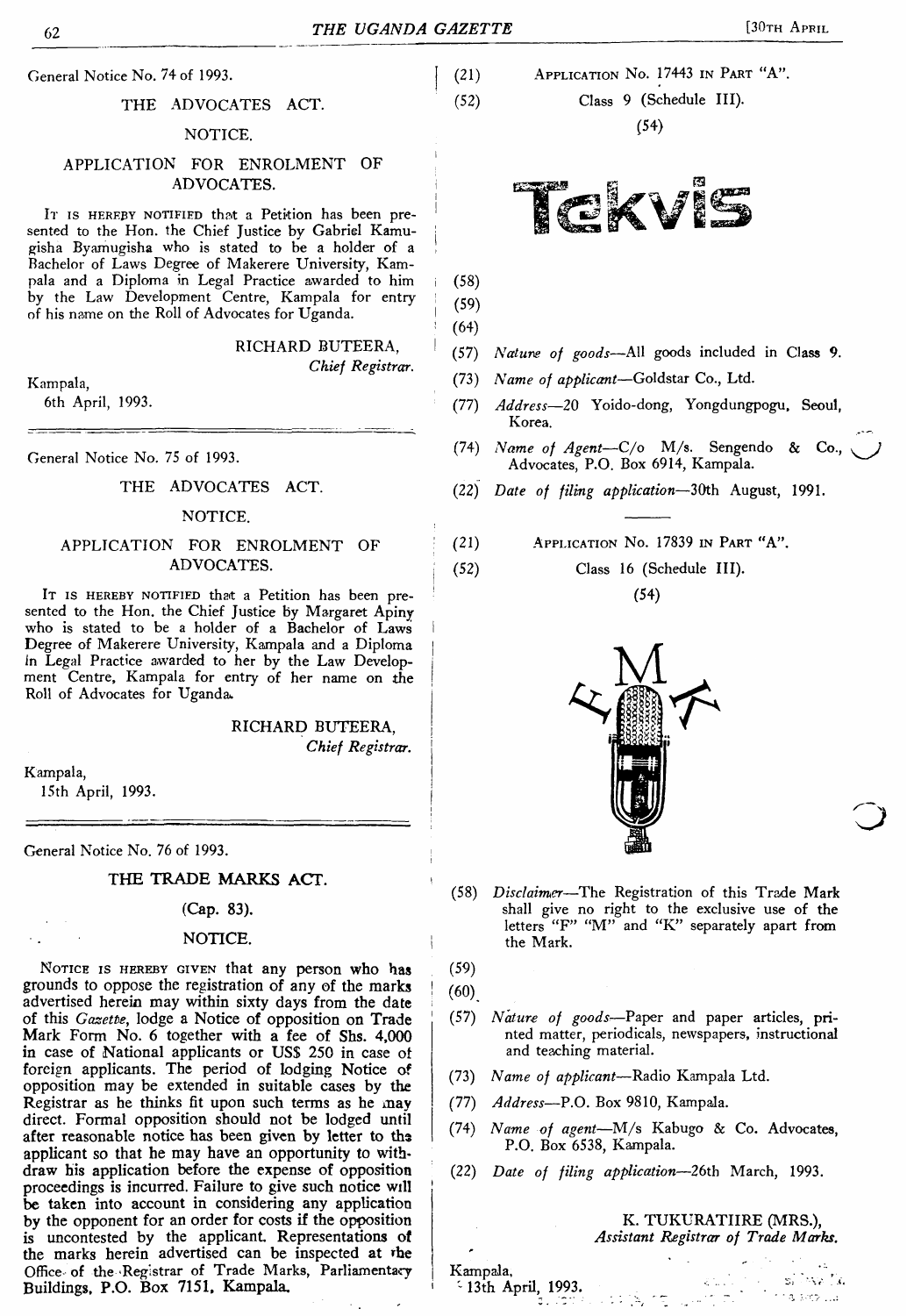# **ADVERTISEMENTS**

### TN THE HIGH COURT OF UGANDA AT KAMPALA.

ADMINISTRATION CAUSE No. 596 OF 1989.

Tn the matter of the estate of Henry Mugisa Akiiki of Kololo (deceased),

and

In the matter of the passing of Final Accounts of the deceased's estate (s. 34 Cap. 140) Laws of Uganda.

**To WHOM IT MAY CONCERN.**

NOTICE IS HEREBY GIVEN that the Final Accounts of the Administration of the estate of Henry Mugisa Akiiki late of Kololo shall be passed by the Registrar of the High Court on the 20th day of May, 1993 at 2.30 p.m. Interested parties shall be entitled to examine the accounts before that date. Any objections to the passing of the accounts should be lodged in this Court within 14 days from the date of publication hereof. No objections shall be entertained after that date.

Lodged at the High Court Registry the 22nd day of April, 1993.

> H. WOLAYO, *Deputy Registrar.*

THE REGISTRATION OF TITLES ACT, 1964.

### (Cap. 205).

### NOTICE.

ISSUE OF SPECIAL CERTIFICATES OF TITLES.

K'buga Block 24 Plot 347, 0.23 Acre at Lungujja Estate. Kibuga Block 24 Plot 348, 0.25 Hectare at Lungujja.

Kibuga Block 24 Plot 349, 0.25 Acre at Lungujja.

Kibuga Block 24 Plot 351, 0.38 Hectare at Lungujja.

Kibuga Block 24 Plot 352, 0.25 Hectare at Lungujja.

NOTICE IS HEREBY GIVEN that after the expiration of one month from the publication hereof, I intend to issue in the name of Abiyasali Kasoka Kidza of Entebbe, Sabaddu, Busiro, special Certificates of Titles under the above Block and Plots, the Certificates of Titles which were originally issued having been lost.

> OPIO ROBERT, *for Chief Registrar of Titles.*

Kampala,

20th April, 1993.

# IN THE HIGH COURT OF UGANDA AT KAMPALA.

PROBATE AND ADMINISTRATION CAUSE No. 186 OF 1993.

In the matter of the estate of the late John Justice Buatre of Plot 449E, Nakasero Hill Road, Kampala,

and

In the matter of an application for letters of Probate by Perpetwa Tatwebwa and Alfred Ariku the executors 'named in the Will of the deceased.

 $\chi^*$ 

in in 1905 bis 191

 $\frac{1}{\sqrt{2}}$  ,  $\frac{1}{\sqrt{2}}$ 

To **WHOM IT MAY CONCERN.**

TAKE NOTICE that an application for letters of Probate to the estate of the late John Just'ce Buatre of Plot 499E, Nakasero Hill Road, Kampala, has been lodged in this Court by Perpetwa Tatwebwa and Alfred Ariku the named Executors of the deceased's last Will and Testament.

This Court will proceed to grant the same if no caveat is lodged with this Court within fourteen (14) days from the date of publication of this notice unless cause be shown to the contrary.

. DATED at Kampala this 21st day of April, 1993.

AYUME, JOGO TABU & CO. ADVOCATES, *Counsel for the Applicants.*

THE REGISTRATION OF TITLES ACT, 1964.

# (Cap. 205).

### NOTICE.

ISSUE OF SPECIAL CERTIFICATE OF TITLE.

*<sup>1</sup> Freehold Register—*Volume 20 Folio 24 land at Kawempe, Mpigi District.

NOTICE IS HEREBY GIVEN that after the expiration of one month from the publication hereof, I intend to issue in the name of Jupiter Oil Industries Ltd., P.O. Box 633, Kampala, a special Certificate of Title under the above Volume and Folio, the Certificate of Title which was originally issued having been lost.

# PETER MUKIDI WALUBIRI,

*for Chief Registrar of Titles.*

Kampala, 19th April, 1993.

IN THE HIGH COURT OF UGANDA AT ! KAMPALA.

PROBATE AND ADMINISTRATION CAUSE No. 187 OF 1993.

In the matter of the estate of Jayne Busingye Bashaija lately of Ntinda, Nakawa Division, Kampala District,

**I** and **and** 

In the matter of an application for letters of Admini-<sup>I</sup> stration by Abel Bashaija Bashariza husband of the deceased of Ntinda Road, Ntinda, Nakawa Division, Kampala District.

To WHOM it may concern.

*'*

TAKE NOTICE that an application for letters of Administration to the estate of the late Jayne Busingye Bashaija has been lodged in this Court by Abel Bashaija Bashariza, widower of the deceased.

This Court will proceed to grant the same if no caveat is lodged with the Registrar of the High Court within fourteen (14) days from the date of publication of this notice unless cause be shown to the contrary.

DATED at Kampala this 21st day of April, 1993.

<sup>j</sup> MUHANGUZI, MUGISHA AND CO., *. \_ Advocates for the Applicant.*